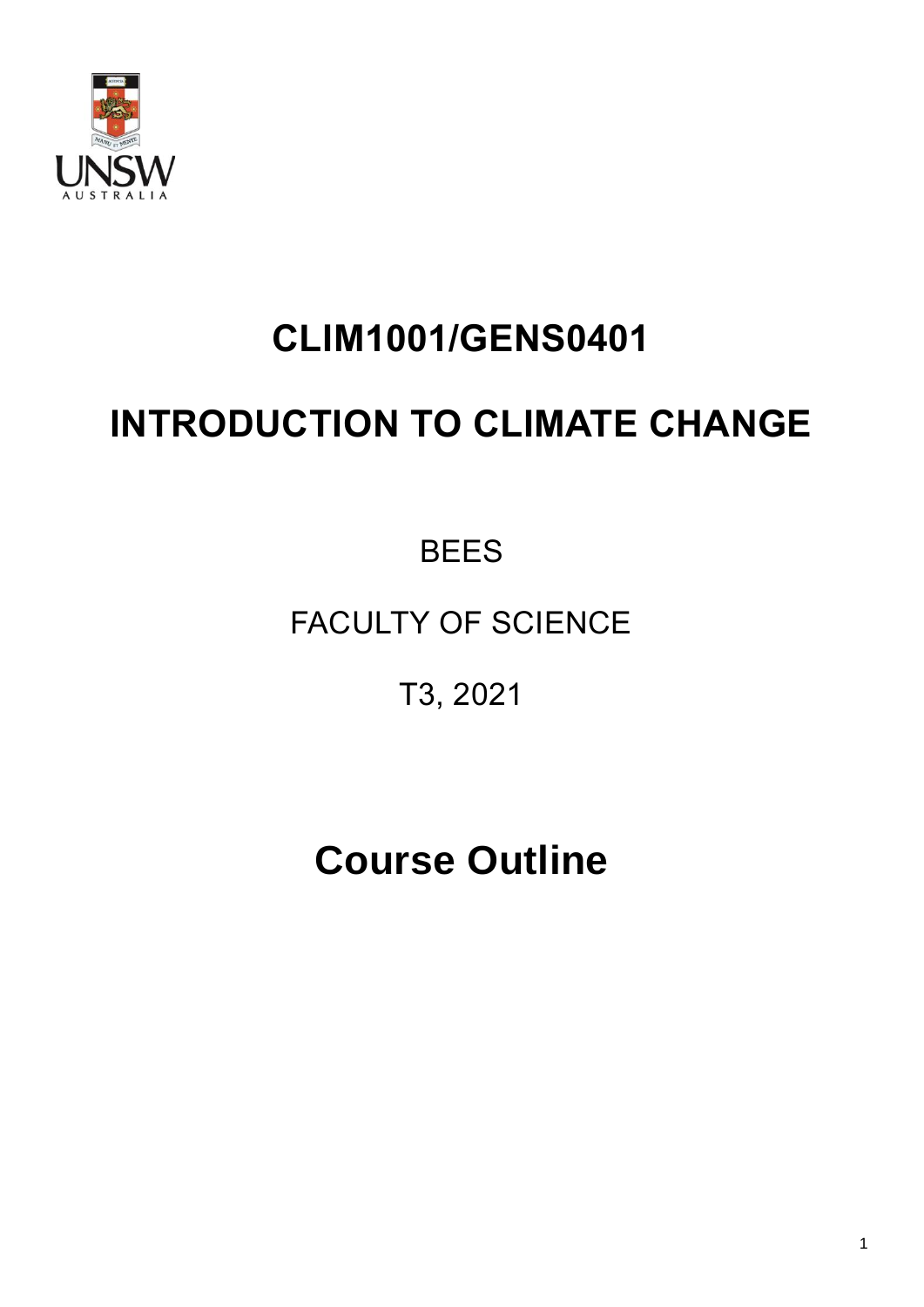# 1. **Staff**

| <b>Position</b>           | <b>Name</b>                                                    | Email                  | <b>Consultation times</b><br>and locations                                  | <b>Contact Details</b>                                                             |
|---------------------------|----------------------------------------------------------------|------------------------|-----------------------------------------------------------------------------|------------------------------------------------------------------------------------|
| Course<br>Convenors       | A/Prof Gabriel<br>Abramowitz                                   | gabriel@unsw.edu.au    | By appointment,<br>virtually (or in person<br>should restrictions<br>ease). | Room 467, CCRC, Level 4,<br>Mathews Building (F23),<br>9385 8958                   |
|                           | <b>Prof Katrin</b><br>Meissner                                 | k.meissner@unsw.edu.au | By appointment,<br>virtually (or in person<br>should restrictions<br>ease). | <b>CCRC, Level 4 Mathews</b><br>Building (F23)                                     |
| Lecturers                 | All material is<br>delivered online via<br>course Moodle site. |                        |                                                                             | Use discussion boards on<br>Moodle for all enquiries<br>regarding lecture content. |
| Other<br>support<br>staff | BEES admin (for<br>non-course specific<br>issues)              | beesinfo@unsw.edu.au   | <b>BSB Student office</b><br>5th Floor, Biological<br>Sciences Building     | 9:00am-4:30pm                                                                      |

# **2. Course information**

Units of credit: 6UOC

Pre-requisite(s): None

Teaching times and locations: This is an online only course. The official timetable can be found at <http://timetable.unsw.edu.au/2021/CLIM1001.html> and<http://timetable.unsw.edu.au/2021/GENS0401.html>

#### **2.1 Course summary**

Why do people disagree so much about climate change? How can you tell fact from fiction in the debate? How do we know climate change is happening and what are the causes? Climate change is now an issue confronting many disciplines, from architecture, engineering and business through to environmental science, public health, law and economics. This online course will draw on a broad collection of UNSW experts to cover the basics of climate change science, as well as a selection of key related areas from psychology, law, politics, economics, energy supply, ethics and health. A range of perspectives on the nature of these challenges will be treated with a critical analysis approach, as well hands-on engagement with the peer review process, highlighting its role in the scientific process. This course is an online-only offering.

#### **2.2 Course aims**

This course aims to give students an understanding of the fundamentals of climate change science, an appreciation for the multi-disciplinary nature of the climate change problem, and the need for a critical analysis approach to problem solving in this area.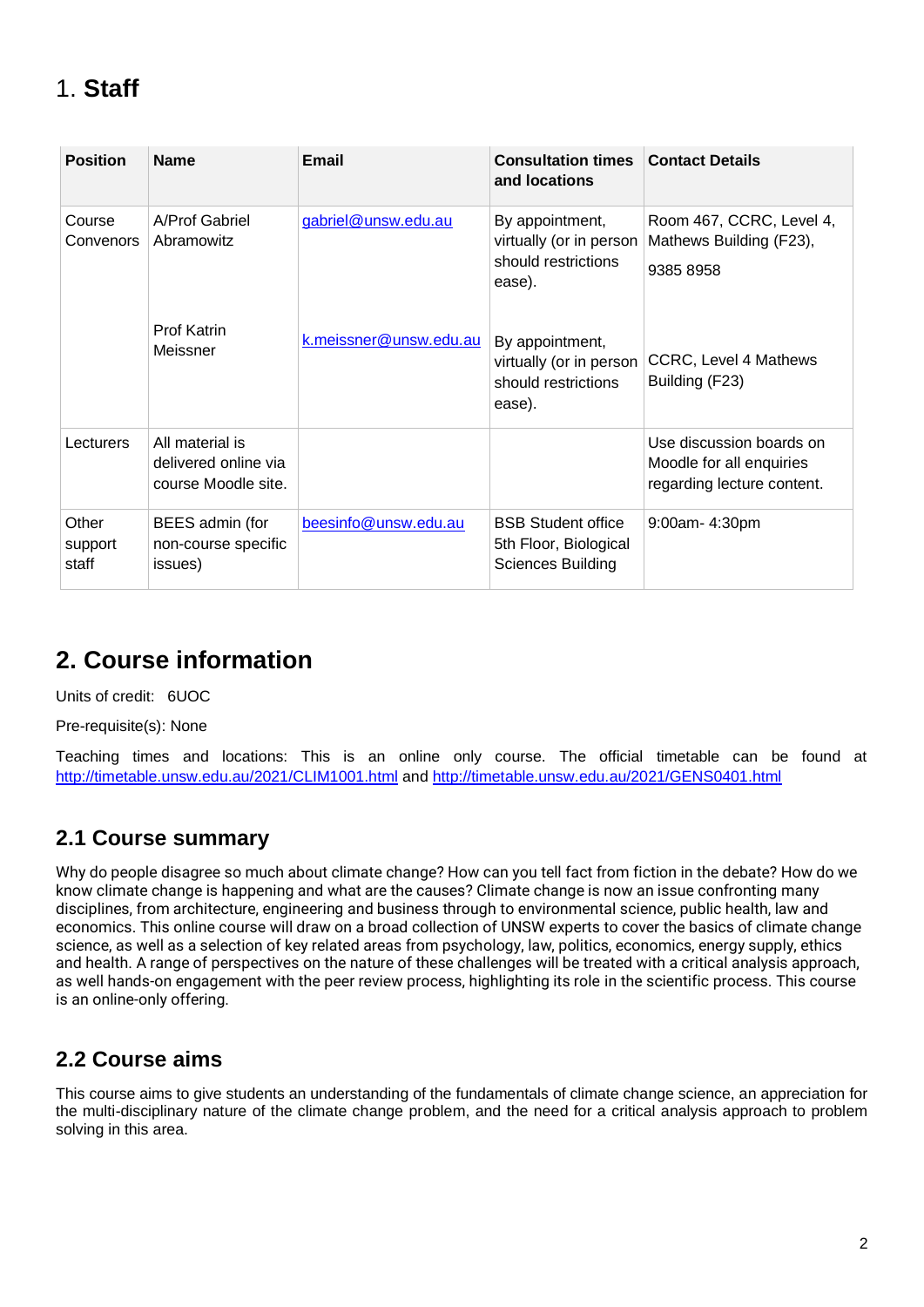#### **2.3 Course learning outcomes (CLO)**

At the successful completion of this course you (the student) should be able to:

- 1. Outline the key drivers of the climate system, interactions between climate system components and the mechanisms involved in anthropogenic climate change.
- 2. Critically analyse relevant material from a range of scientific and public information sources.
- 3. Describe the scientific method, the peer review process and explain how these are embodied in Intergovernmental Panel on Climate Change best practices.
- 4. Evaluate examples of climate change adaptation and mitigation strategies and describe how these potentially affect future climate change impacts.
- 5. Work effectively as part of a problem-solving team in a digital environment.

#### **2.4 Relationship between course learning outcomes and assessments**

This is a first year climate science course and a general education course. As it is a general education course, it does not have prescribed Program Learning Outcomes (PLOs).

| <b>Course</b><br>Learning<br><b>Outcome</b><br>(CLO) | <b>LO Statement</b>                                                                                                                                                 | <b>Program Learning</b><br><b>Outcome (PLO)</b> | <b>Related Tasks &amp; Assessment</b>           |
|------------------------------------------------------|---------------------------------------------------------------------------------------------------------------------------------------------------------------------|-------------------------------------------------|-------------------------------------------------|
| CLO <sub>1</sub>                                     | Outline the key drivers of the climate<br>system, interactions between climate<br>system components and the mechanisms<br>involved in anthropogenic climate change. |                                                 | Online quizzes<br>Discussion forum              |
| CLO <sub>2</sub>                                     | Critically analyse relevant material from a<br>range of scientific and public information<br>sources.                                                               |                                                 | Group work assessments<br>Discussion forum      |
| CLO <sub>3</sub>                                     | Describe the scientific method, the peer<br>review process and explain how these are<br>embodied in Intergovernmental Panel on<br>Climate Change best practices     |                                                 | Final individual assessment<br>Discussion forum |
| CLO <sub>4</sub>                                     | Evaluate examples of climate change<br>mitigation strategies and describe how<br>these affect climate change impacts.                                               |                                                 | Online quizzes<br>Discussion forum              |
| CLO <sub>5</sub>                                     | Work effectively as part of a problem-<br>solving team in a digital environment.                                                                                    |                                                 | Group work assessments                          |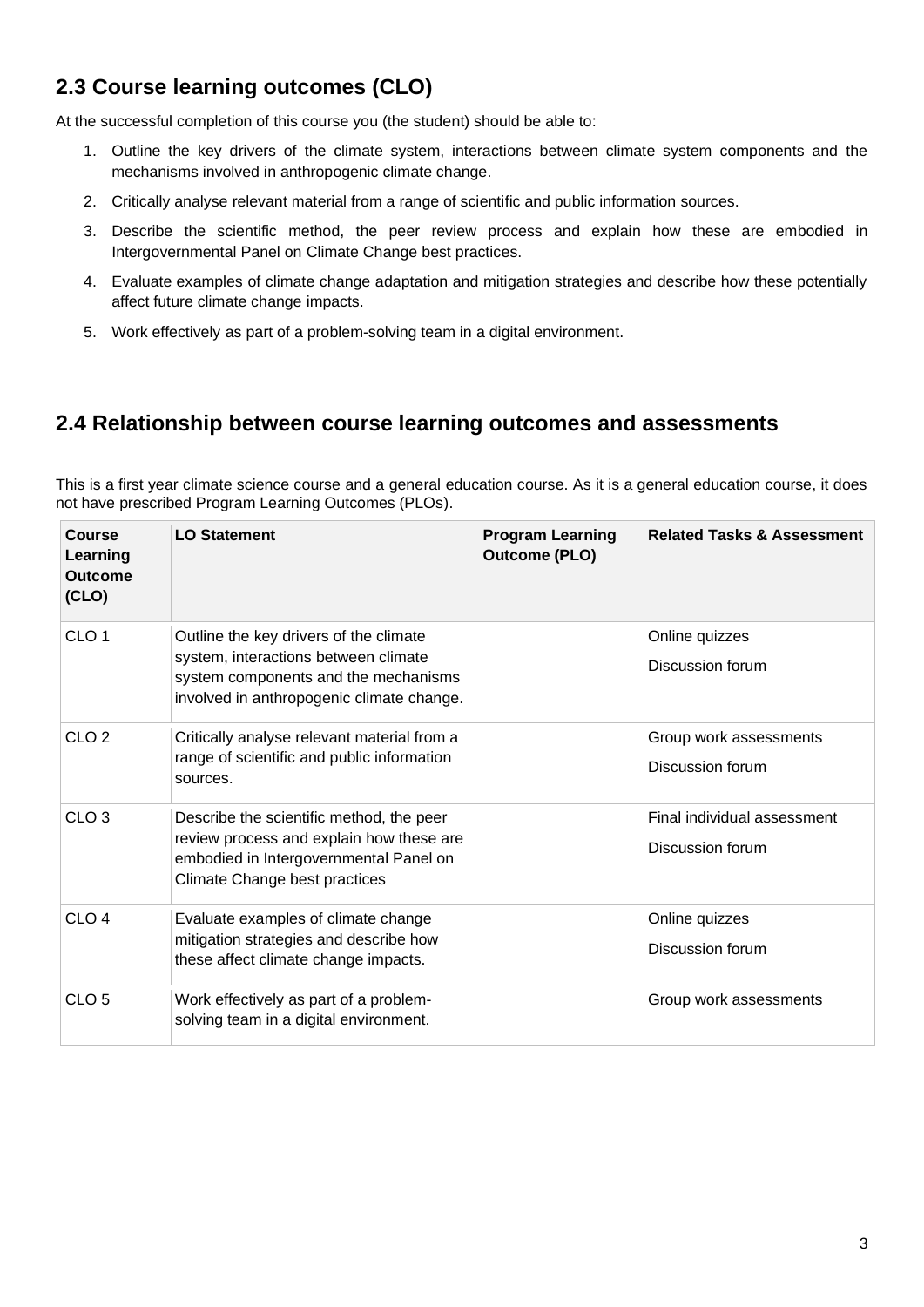# **3. Strategies and approaches to learning**

#### **3.1 Learning and teaching activities**

This course strongly focuses on inquiry, critical analysis and communication based on substantiated, robust and expert information. The teaching strategies used to reflect this premise and develop associated graduate attributes are:

- 1. Content drawn from a large number of research-active experts in their field
- 2. Some assessments focused on undisputed information
- 3. Some assessments focused on contentious information
- 4. Some assessments focused on communication, group work and participation.

A multi-media approach to content delivery will cover a variety of climate related disciplines. Each course section will be guided by short video snippets from leading UNSW researchers active in the area. This will expose students to different research foci and priorities and underscore the necessity and effectiveness of multi-disciplinary problem solving. Online assessments are a mixture of peer assessment and challenging (but open-book) multiple choice. Peer assessment using thorough, guided, rubric-based marking will form the core of group-based assignments, with a strong focus on students understanding the nature of the peer review process in science. A final Individual assessment task allows students to draw on and reflect on the group work content and dynamics. Interactive discussions between students and course staff are aimed at personalising feedback in addition to peer assessment and feedback.

#### **3.2 Expectations of students**

This is an online only course and therefore there are no physical attendance requirements. However, the course requires regular and consistent online participation including online group work with other students. Students are expected to familiarise themselves with the course documentation and spend around 6 hours per week on the course. This includes going through lesson content, group work activities, participating in group and course discussion forums.

Students are expected to complete all relevant lessons in a timely manner and participate in online discussions through the course's Moodle website. Students are expected to participate in and submit all assessments except in the event of extenuating and unforeseen circumstances (see below).

Students are expected to conduct themselves in an ethical and professional manner at all times. Students can also expect this of all teaching and support staff and their peers. Students can expect their inquiries to staff to be answered in a timely fashion (1-2 business days). Students can also expect inclusion and equity measures to be applied where they can make a case for this through academic adjustments. Students can expect their personal details and circumstances to be kept in the strictest of confidence.

Academic misconduct will not be tolerated in any form in this course. Substantiated instances of cheating or plagiarism may result in a failure grade. Please go to http://www.lc.unsw.edu.au/plagiarism/ and see Section 11 below if you are in any way unsure of what constitutes plagiarism.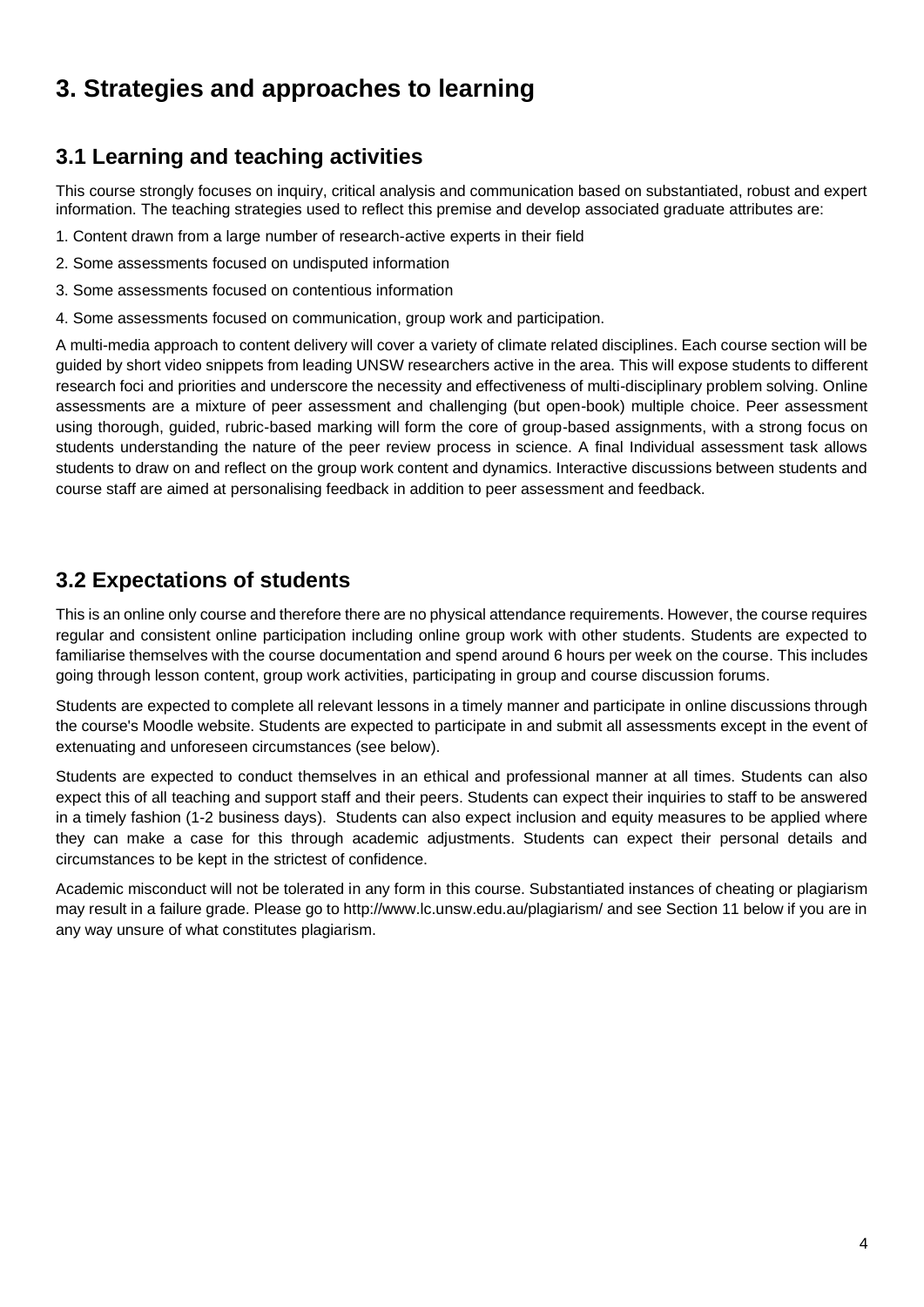# **4. Course schedule and structure**

[This course consists of 0 hours of class contact hours. You are expected to take an additional 6 hours of non-class contact hours each week to complete online lessons, assessments, discussion boards and readings.]

| Week                      | <b>Topic [Module]</b>                                                                            | <b>Activity [Learning opportunity]</b>                                                                                                                                                                     | <b>Related</b><br><b>CLO</b>                                                                     |
|---------------------------|--------------------------------------------------------------------------------------------------|------------------------------------------------------------------------------------------------------------------------------------------------------------------------------------------------------------|--------------------------------------------------------------------------------------------------|
| Week 1                    | Climate change<br>psychology                                                                     | Online lessons<br>Topic-specific moderated discussion board                                                                                                                                                | CLO <sub>1</sub><br>CLO <sub>2</sub>                                                             |
| Week 2                    | Scientific method, peer<br>review and the IPCC                                                   | Online lessons<br>Topic-specific moderated discussion board                                                                                                                                                | CLO <sub>1</sub><br>CLO <sub>3</sub>                                                             |
| Week 3                    | The Earth's energy<br>budget and the<br>greenhouse effect                                        | Online lessons<br>Topic-specific moderated discussion board<br>Group peer review assessment 1: Writing a critical summary<br>(10%)                                                                         | CLO <sub>1</sub><br>CLO <sub>2</sub><br>CLO <sub>3</sub><br>CLO <sub>4</sub><br>CLO <sub>5</sub> |
| Week 4                    | Perturbations to the<br>climate system                                                           | Online lessons<br>Topic-specific moderated discussion board<br>Multiple choice quiz 1 (10%)<br>Rate group members participation for group assessment 1<br>(weights your group mark to give your 10% grade) | CLO <sub>1</sub><br>CLO <sub>5</sub>                                                             |
| Week <sub>5</sub>         | Climate observations and<br>extremes                                                             | Online lessons<br>Topic-specific moderated discussion board                                                                                                                                                | CLO <sub>1</sub>                                                                                 |
| Week 6                    | Global circulation and<br>climate variability                                                    | Online lessons<br>Topic-specific moderated discussion board<br>Group peer review assessment 2: Writing peer reviews (10%)                                                                                  | CLO <sub>1</sub><br>CLO <sub>2</sub><br>CLO <sub>3</sub><br>CLO <sub>4</sub><br>CLO <sub>5</sub> |
| Week 7                    | Past climate variations                                                                          | Online lessons<br>Topic-specific moderated discussion board<br>Multiple choice quiz 2 (10%)<br>Rate group members participation for group assessment 2<br>(weights your group mark to give your 10% grade) | CLO <sub>1</sub><br>CLO <sub>2</sub><br>CLO <sub>3</sub><br>CLO <sub>5</sub>                     |
| Week 8                    | Climate change law                                                                               | Online lessons<br>Topic specific moderated discussion board                                                                                                                                                | CLO <sub>4</sub>                                                                                 |
| Week 9                    | Climate models and<br>future projections;<br>Impacts - sea level rise<br>and ocean acidification | Online lessons<br>Topic-specific moderated discussion board<br>Group peer review assessment 3: Addressing peer reviews<br>(10%)                                                                            | CLO <sub>2</sub><br>CLO <sub>3</sub><br>CLO <sub>4</sub><br>CLO <sub>5</sub>                     |
| Week 10                   | <b>Energy Systems</b>                                                                            | Online lessons<br>Topic-specific moderated discussion board<br>Multiple choice quiz 3 (10%)<br>Rate group members participation for group assessment 3<br>(weights your group mark to give your 10% grade) | CLO <sub>4</sub><br>CLO <sub>5</sub>                                                             |
| Week 11<br>(exam<br>week) |                                                                                                  | Individual peer review reflection (25%)<br>Final date for submission forum/discussion portfolio (15%)                                                                                                      | CLO <sub>2</sub><br>CLO <sub>3</sub><br>CLO <sub>4</sub>                                         |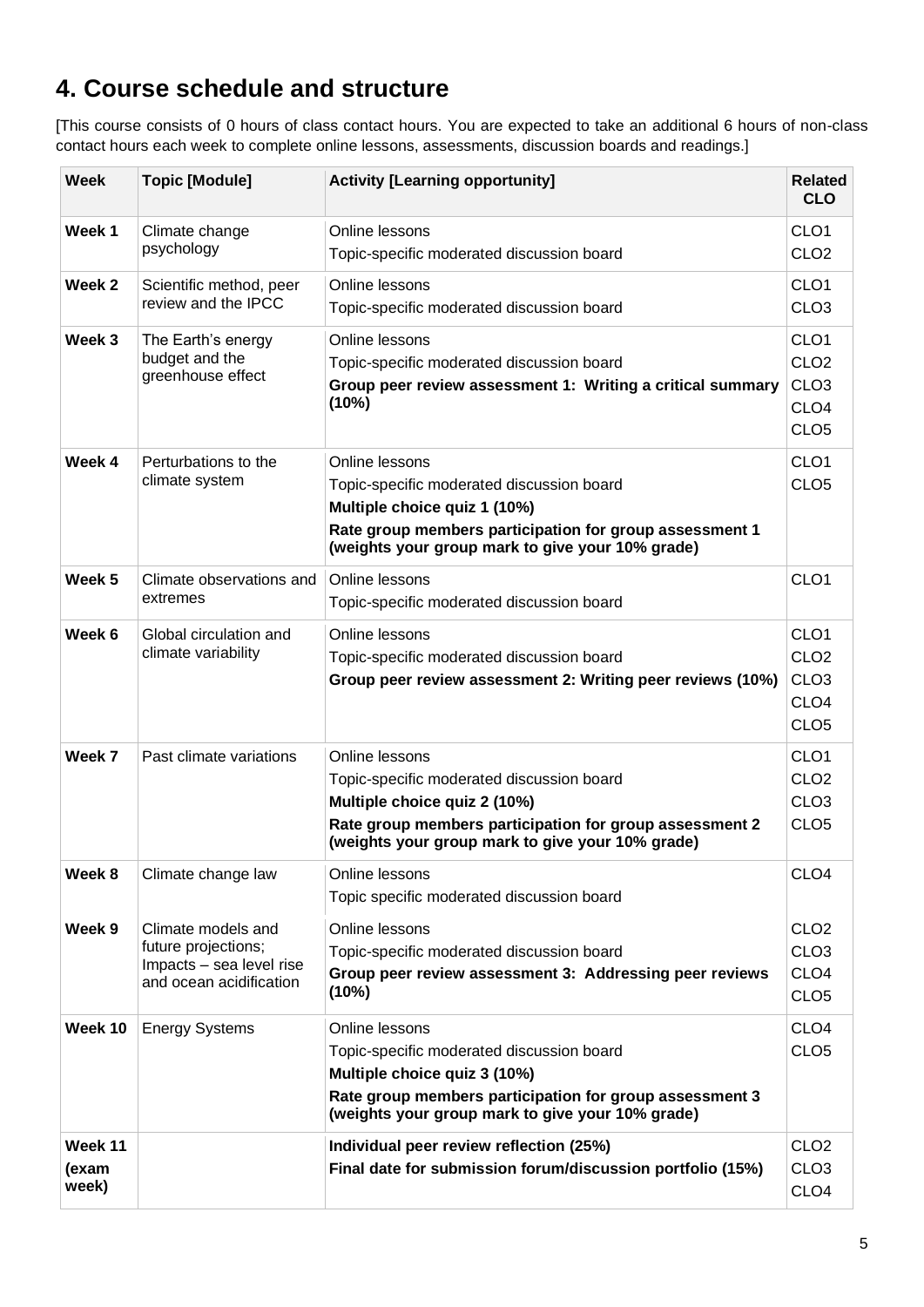# **5. Assessment**

#### **5.1 Assessment tasks**

| <b>Assessment task</b>                                  | Length                                                           | Weight                                                                            | Due date (midnight on due date)                                                                                                       |
|---------------------------------------------------------|------------------------------------------------------------------|-----------------------------------------------------------------------------------|---------------------------------------------------------------------------------------------------------------------------------------|
| <b>Assessment 1:</b><br>Three online                    | 40 questions each<br>Unlimited time                              | 30% (10% each)                                                                    | Quiz 1: Sunday of Wk 4<br>(10 October)                                                                                                |
| multiple choice<br>tests based on<br>weekly online      |                                                                  |                                                                                   | Quiz 2: Sunday of Wk 7<br>(31 October)                                                                                                |
| lessons.                                                |                                                                  |                                                                                   | Quiz 3: Sunday of Wk 10<br>(21 November)                                                                                              |
| <b>Assessment 2:</b><br>Weekly discussion<br>board mark | Constructive, frequent<br>and detailed discussion<br>engagement. | 15%                                                                               | Students will need to submit examples of their<br>participation in the weekly forum to be evaluated by<br>staff by the end of Week 11 |
|                                                         |                                                                  |                                                                                   | (28 November)                                                                                                                         |
| <b>Assessment 3:</b><br>Three phases of                 | 1 to 1.5 pages                                                   | 30% (10% each)<br>Staff marking<br>weighted by<br>group<br>participation<br>grade | Phase 1: Sunday of Week 3<br>(3 October)                                                                                              |
| group peer review                                       | depending on the<br>phase                                        |                                                                                   | Phase 1 participation grade: Sunday of Week 4<br>(10 October)                                                                         |
|                                                         | +<br>Short online group<br>participation grading                 |                                                                                   | Phase 2: Sunday of Week 6<br>(24 October)                                                                                             |
|                                                         |                                                                  |                                                                                   | Phase 2 participation grade: Sunday of Week 7<br>(31 October)                                                                         |
|                                                         |                                                                  |                                                                                   | Phase 3: Sunday of Week 9<br>(14 November)                                                                                            |
|                                                         |                                                                  |                                                                                   | Phase 3 participation grade: Sunday of Week 10<br>(21 November)                                                                       |
| <b>Assessment 4:</b>                                    | 1000 words                                                       | 25%                                                                               | Draft to UNSW Smarthinking Wednesday Week 11                                                                                          |
| Individual peer                                         |                                                                  |                                                                                   | (24 November)                                                                                                                         |
| review reflection                                       |                                                                  |                                                                                   | Final submission Sunday of Week 11                                                                                                    |
|                                                         |                                                                  |                                                                                   | (28 November)                                                                                                                         |

#### **Further information**

UNSW grading system:<https://student.unsw.edu.au/grades>

UNSW assessment policy:<https://student.unsw.edu.au/assessment>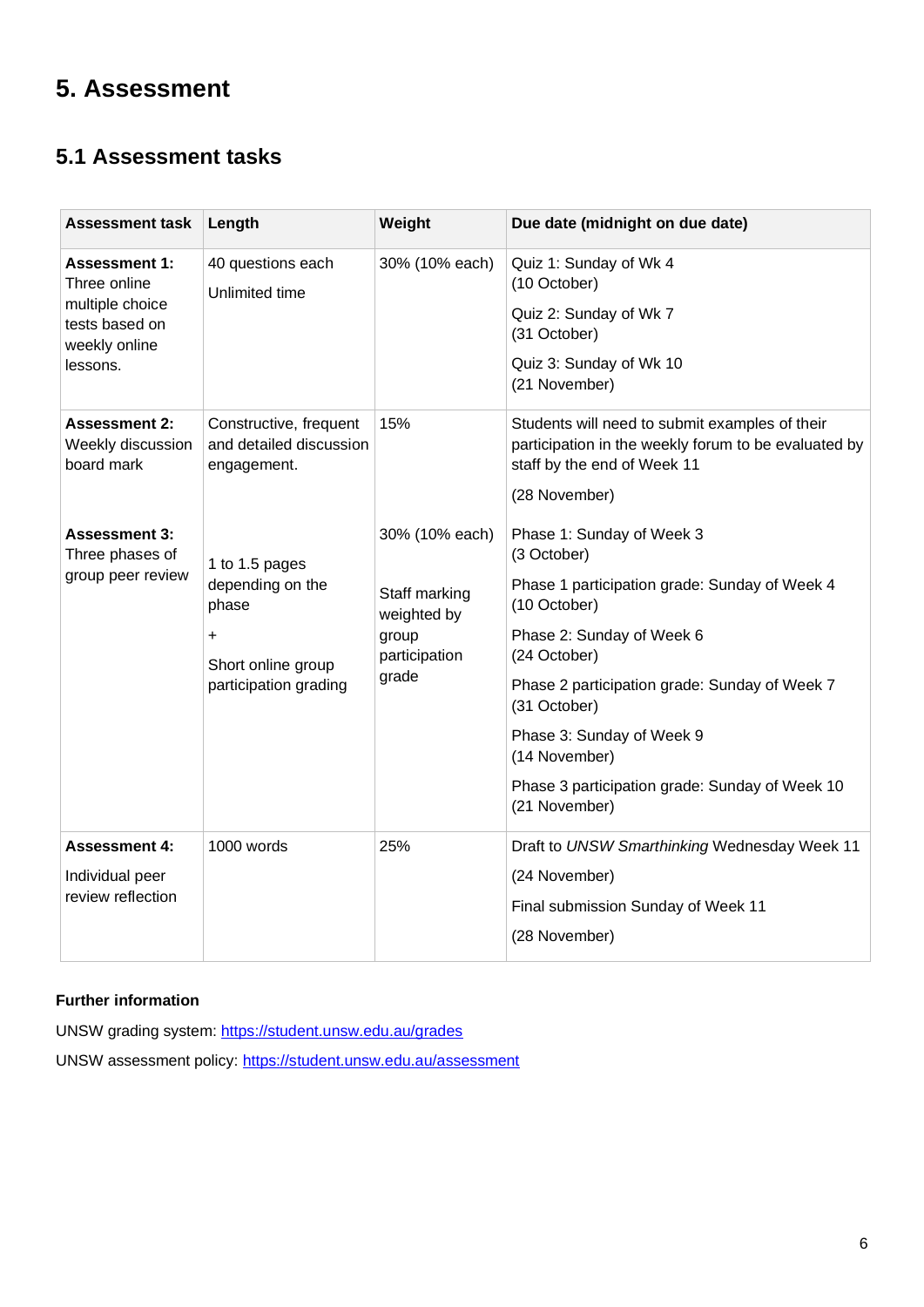## **5.2 Assessment criteria and standards**

The **online multiple-choice tests** are aimed at reinforcing key ideas from lesson material. They are taken from each week's lesson material (not the additional material). There are three of them, each covering material from the preceding few weeks of lesson material. They may be taken as an open-book test - you can look at your notes if you wish, but note that rules regarding plagiarism are strictly enforced. They must be your answers. Marks will be awarded and available immediately after you attempt the test, and **you can attempt each question only once**.

The **discussion board participation** mark is based on your engagement in online discussions in Moodle. Marks are not awarded for knowing a lot about a topic nor are they lost for being wrong about anything. Students who constructively and critically engage in discussions throughout the course can expect to receive a full mark – see the rubric below to see how grading is performed. By the end of semester students need to submit a portfolio of their discussion contributions that demonstrate the depth and detail of their engagement in discussions. While staff will monitor and engage in weekly discussions throughout the course, students' grades are based on this portfolio submission.

|                                                   | 4 - Excellent                                                                                                                                                          | $3 - Good$                                                                                                                                                      | 2 - Fair                                                                                                                        | $1 - Poor$                                                                                                        | $0 - Did$<br>not<br>attempt |
|---------------------------------------------------|------------------------------------------------------------------------------------------------------------------------------------------------------------------------|-----------------------------------------------------------------------------------------------------------------------------------------------------------------|---------------------------------------------------------------------------------------------------------------------------------|-------------------------------------------------------------------------------------------------------------------|-----------------------------|
| <b>Frequency and</b><br>responsiveness            | Frequent<br>engagement,<br>conversational,<br>always followed up on<br>their posts                                                                                     | Reasonably frequent<br>engagement, usually<br>followed up on their<br>posts                                                                                     | Engaged several<br>times, usually didn't<br>follow up                                                                           | Only engaged a<br>few times and<br>almost never<br>follow up on<br>posts                                          | Nothing<br>was<br>submitted |
| <b>Helpfulness and</b><br>constructiveness        | Regularly helped<br>others understand<br>material, always<br>respectful, polite,<br>constructive                                                                       | Several examples of<br>helping others or<br>expanding on detail<br>for others benefit,<br>respectful and polite                                                 | Some examples of<br>helping others or<br>clarification                                                                          | Only posted<br>their own ideas.<br>and/or regularly<br>combative or<br>aggressive                                 | Nothing<br>was<br>submitted |
| <b>Critical analysis</b>                          | Clearly contextualised<br>and questioned<br>information sources<br>and conclusions;<br>presented caveats or<br>areas of uncertainty                                    | It made some effort<br>to give context to<br>findings or explain<br>some areas of<br>uncertainty                                                                | Didn't adequately<br>question information<br>sources, explain<br>implications of<br>findings, or discuss<br>any uncertainty     | Appeared to use<br>a single<br>information<br>source and<br>simply accepted<br>its validity                       | Nothing<br>was<br>submitted |
| Depth of<br>responses (NOT<br>length of response) | Frequently added new<br>perspectives or<br>insight after further<br>investigation, tied in<br>with other aspects of<br>the course, and clear<br>focus on course topics | Clear examples of<br>new insight or further<br>investigation, some<br>tying in with other<br>aspects of the course<br>and generally focused<br>on course topics | Some attempts to<br>give new information<br>or link to other<br>aspects of the course,<br>but often speculative<br>or off-topic | Simply posted<br>opinion without<br>further external<br>input and/or<br>regularly posted<br>unrelated<br>material | Nothing<br>was<br>submitted |

**Individual peer review reflection.** After engaging in a peer review process in the group activities, you are asked to write a reflection piece on the peer review process and the nature of scientific consensus. A draft needs to be submitted to UNSW's writing help service *Smarthinking* no later than four days before the final deadline. The final version will be submitted via Turnitin.

**Group peer review practice.** The group-based peer review exercise is a role play assessment to familiarize you with the peer review process and to provide students with an opportunity to work in teams in a digital environment. Your role is that of a research team writing and reviewing other researcher's work for publication in a journal. The staff will play the role of the journal editors. **Groups will be formed and articles assigned by Week 2**. Each group will then produce a short article summary (around 1 page), peer review article summaries from other groups, and then amend their own article summary, addressing the peer reviews they receive. For each of these three phases, group members will rate each other's role in the group task and this will be used to weight the staff mark given to the group to produce a mark for each student. Detailed instructions are on the Moodle course page.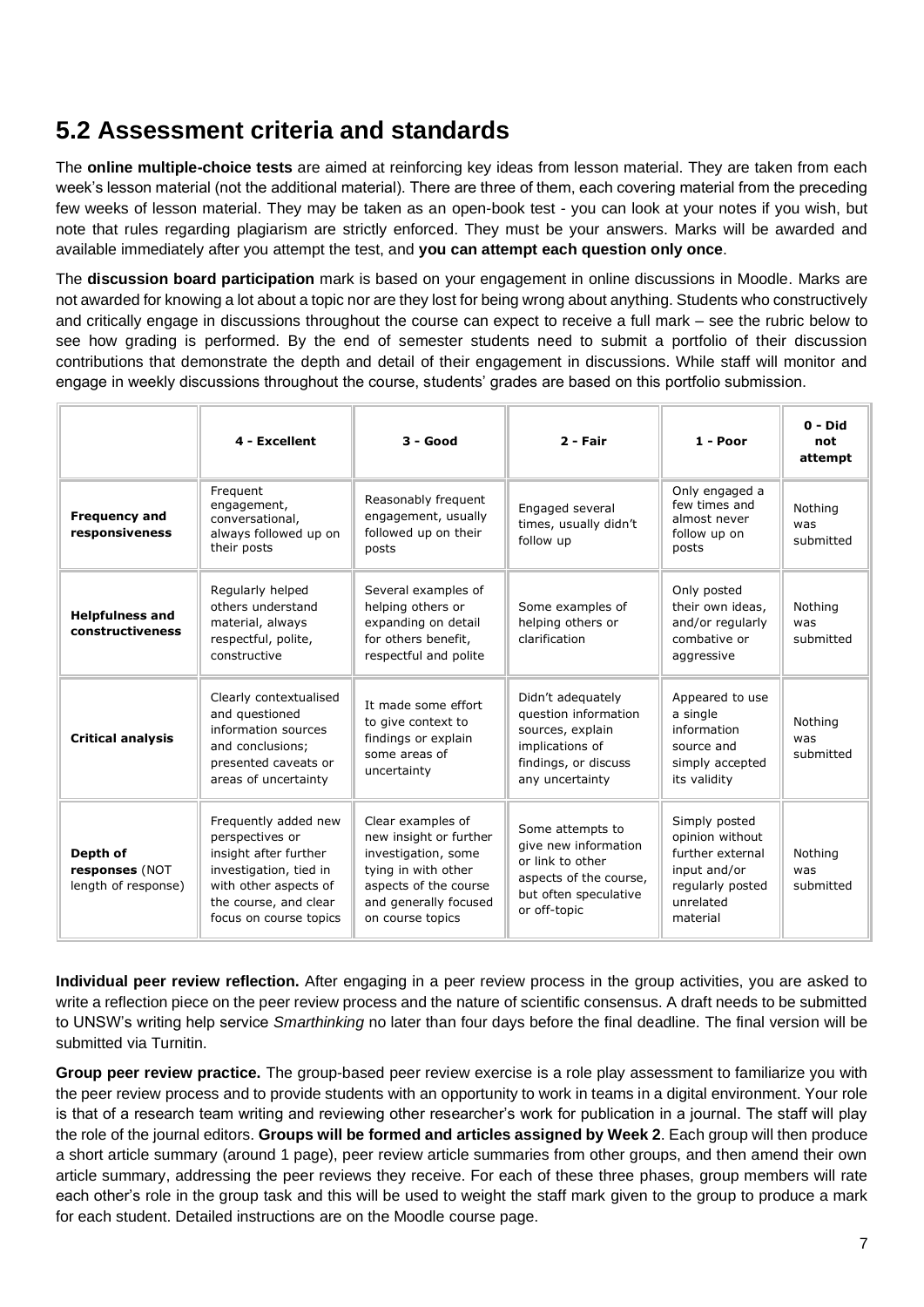**Group phase 1:** Your Article Summary will be reviewed by other students and marked by staff. Reviews and grades will be given according to this rubric:

|                                    | 4 - Excellent                                                                                                                              | 3 - Good                                                                                                     | 2 - Fair                                                                                                                            | 1 - Poor                                                                                | $0 - Did$<br>not<br>attempt |
|------------------------------------|--------------------------------------------------------------------------------------------------------------------------------------------|--------------------------------------------------------------------------------------------------------------|-------------------------------------------------------------------------------------------------------------------------------------|-----------------------------------------------------------------------------------------|-----------------------------|
| Research<br><b>Skills</b>          | Well researched<br>Relevant material<br>from many sources                                                                                  | Enough relevant<br>material from a range<br>of sources to explain<br>the topic                               | Lacked relevant<br>material or seemed to<br>rely on only one or<br>two sources                                                      | Poorly researched<br>Clearly didn't cover<br>enough material to<br>understand the topic | Nothing<br>was<br>submitted |
| <b>Presentation</b><br>and clarity | It was very well<br>organised and clear<br>to read                                                                                         | It was quite easy to<br>read and understand<br>what had been written<br>and the structure<br>made some sense | Some sections were<br>difficult to<br>understand, the<br>structure was not<br>clear                                                 | It was almost<br>impossible to<br>understand what was<br>being talked about             | Nothing<br>was<br>submitted |
| <b>Critical</b><br>analysis        | Clearly<br>contextualised and<br>questioned its<br>information sources<br>and conclusions;<br>presented caveats or<br>areas of uncertainty | It made some effort to<br>give context to its<br>findings or explain<br>some areas of<br>uncertainty         | Didn't adequately<br>question its<br>information sources,<br>explain implications of<br>its findings, or discuss<br>any uncertainty | Appeared to use a<br>single information<br>source and simply<br>accepted its validity   | Nothing<br>was<br>submitted |

**Group phase 2:** This rubric will be used to decide on the quality of a peer review.

|                                                    | 4 - Excellent                                                                                                                                                                       | $3 - Good$                                                                                                                                                         | 2 - Fair                                                                                                                          | 1 - Poor                                                                                                                                            | $0 - Did$<br>not<br>attempt |
|----------------------------------------------------|-------------------------------------------------------------------------------------------------------------------------------------------------------------------------------------|--------------------------------------------------------------------------------------------------------------------------------------------------------------------|-----------------------------------------------------------------------------------------------------------------------------------|-----------------------------------------------------------------------------------------------------------------------------------------------------|-----------------------------|
| Constructiveness,<br>helpfulness and<br>politeness | The review really<br>helped understand<br>what needed to be<br>improved, AND was<br>polite in doing this                                                                            | The review generally<br>offered some helpful<br>suggestions                                                                                                        | The review didn't<br>help to improve the<br>article much OR<br>was aggressive /<br>impolite                                       | The review offered<br>no pathway to<br>improvement AND<br>was aggressive /<br>impolite                                                              | No<br>review<br>at all      |
| <b>Thoroughness</b><br>and<br>understanding        | The review clearly<br>understood the<br>content and<br>arguments made in<br>the Article Summary,<br>and addressed a wide<br>range of aspects of<br>the Article Summary<br>in detail | The review generally<br>seemed to<br>understand the points<br>made in the Article<br>Summary and<br>covered several<br>important aspects of<br>the Article Summary | The review seemed<br>to understand only<br>some of the points<br>made in the Article<br>Summary and didn't<br>provide much detail | The review clearly<br>did not understand<br>the points made in<br>the Article<br>Summary and only<br>addressed one or<br>two points very<br>briefly | No<br>review<br>at all      |
| <b>Clarity and</b><br>presentation                 | The review was<br>concise, articulate<br>and very clear                                                                                                                             | The review was<br>generally clear                                                                                                                                  | I understood some<br>of what they were<br>getting at in their<br>review                                                           | I struggled to<br>understand what<br>the reviewer was<br>suggesting at all                                                                          | No<br>review<br>at all      |

#### **Rating your group members**

At each stage of the Group Peer Review Practice, you'll rate the other members of your group based on their contribution to submitting each task, according to this rubric: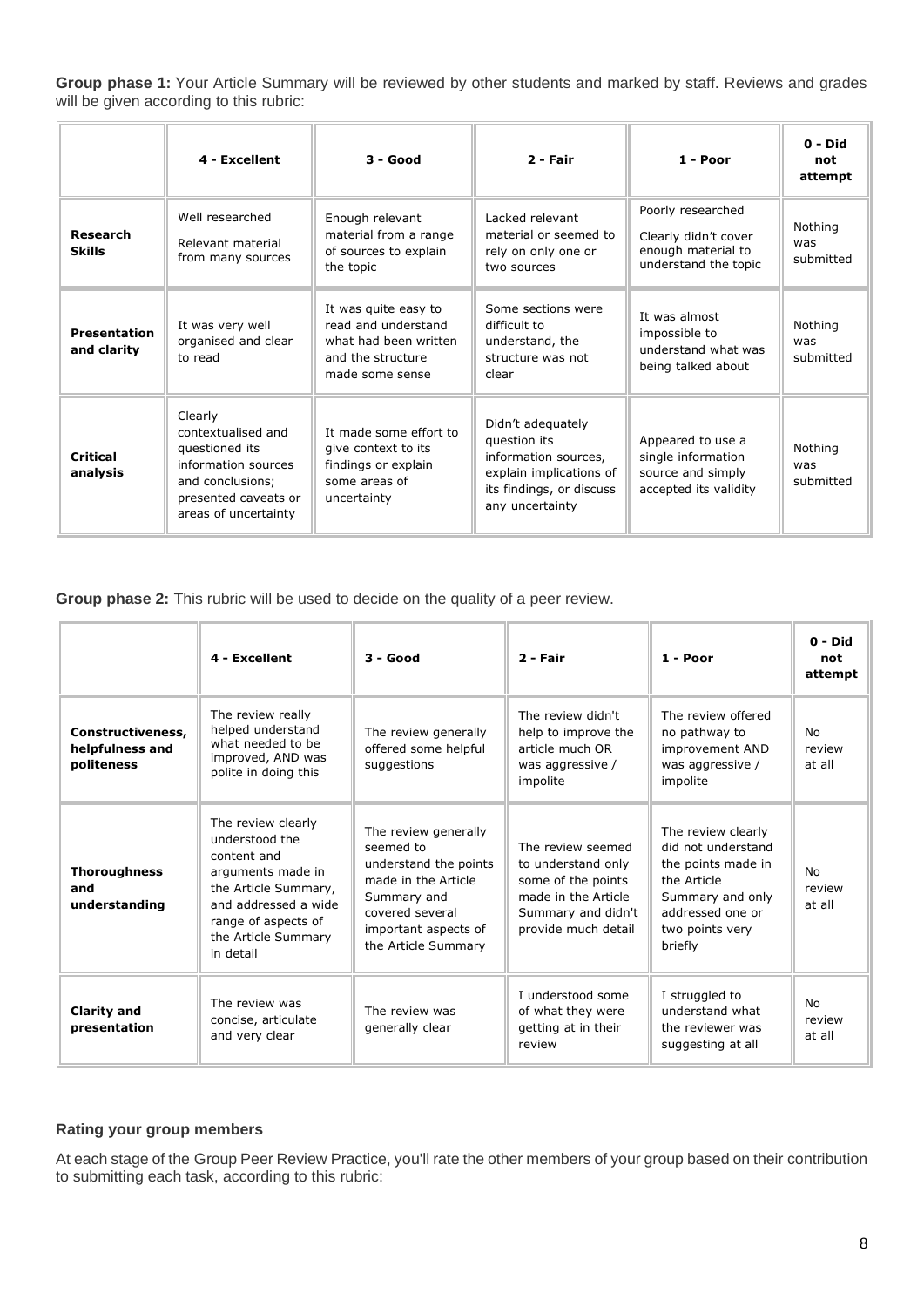|                                                             | 4 - Excellent                                                                                                   | 3 - Good                                                                | 2 - Fair                                                                               | 1 - Poor                                                                           | $0 - Did$<br>not<br>attempt    |
|-------------------------------------------------------------|-----------------------------------------------------------------------------------------------------------------|-------------------------------------------------------------------------|----------------------------------------------------------------------------------------|------------------------------------------------------------------------------------|--------------------------------|
| <b>Communication</b><br>and<br>responsiveness               | Person was easy to get hold<br>of, polite, responsive and<br>eager to help                                      | Person responded in<br>a timely way and<br>was reasonably<br>responsive | Person was<br>often hard to<br>contact or slow<br>to respond                           | Person made very<br>little effort to<br>communicate with<br>other group<br>members | No<br>contact<br>at all        |
| <b>Time and work</b><br>contribution                        | Person devoted significant<br>time and effort to ensuring the<br>success of the task                            | Person mostly<br>contributed their<br>fair share of work                | Person<br>contributed, but<br>not nearly as<br>much as others                          | Person tried to or<br>succeeded in<br>doing almost<br>nothing                      | No<br>contact<br>at all        |
| <b>Flexibility and</b><br>effectiveness<br>within the group | Person was always<br>constructive, flexible in their<br>role, willing to take<br>responsibility and help others | Person was<br>generally helpful<br>and constructive                     | Person played<br>their role, but<br>usually needed<br>directing or help<br>from others | Person avoided<br>responsibility and<br>generally wasn't<br>helpful                | <b>No</b><br>contact<br>at all |

#### **5.3 Submission of assessment tasks**

All assessments in this online only course are to be submitted online via the course Moodle page. See the course Moodle page for instructions.

In the event of illness or misadventure please contact the course coordinator as soon as possible in the first instance. Special consideration information can be found at *<https://student.unsw.edu.au/special-consideration>*

The BEES administration staff can also provide valuable information and assistance (contact details provided earlier).

The course coordinator should be alerted to any academic adjustments as soon as the student has the formal letter from the university stating what the adjustments are. This is to ensure that the adjustments are set in place before assessments are due.

#### **5.4. Feedback on assessment**

*Moodle quizzes:* marks will be awarded and answers available immediately post attempt

G*roup activities:* groups will be given feedback via the peer review process from other teams, as well as by staff who will act as the journal editor.

*Individual peer review reflection:* marks and comments will be awarded within two weeks of submission with feedback on Turnitin*.*

### **6. Academic integrity, referencing and plagiarism**

**Referencing** is a way of acknowledging the sources of information that you use to research your assignments. You need to provide a reference whenever you draw on someone else's words, ideas or research. Not referencing other people's work can constitute plagiarism.

Further information about referencing styles can be located at<https://student.unsw.edu.au/referencing>

**Academic integrity** is fundamental to success at university. Academic integrity can be defined as a commitment to six fundamental values in academic pursuits**:** honesty, trust, fairness, respect, responsibility and courage.*<sup>1</sup>* At UNSW, this means that your work must be your own, and others' ideas should be appropriately acknowledged. If you don't follow these rules, plagiarism may be detected in your work.

Further information about academic integrity and **plagiarism** can be located at:

<sup>&</sup>lt;sup>1</sup> International Center for Academic Integrity, 'The Fundamental Values of Academic Integrity', T. Fishman (ed), Clemson University, 2013.